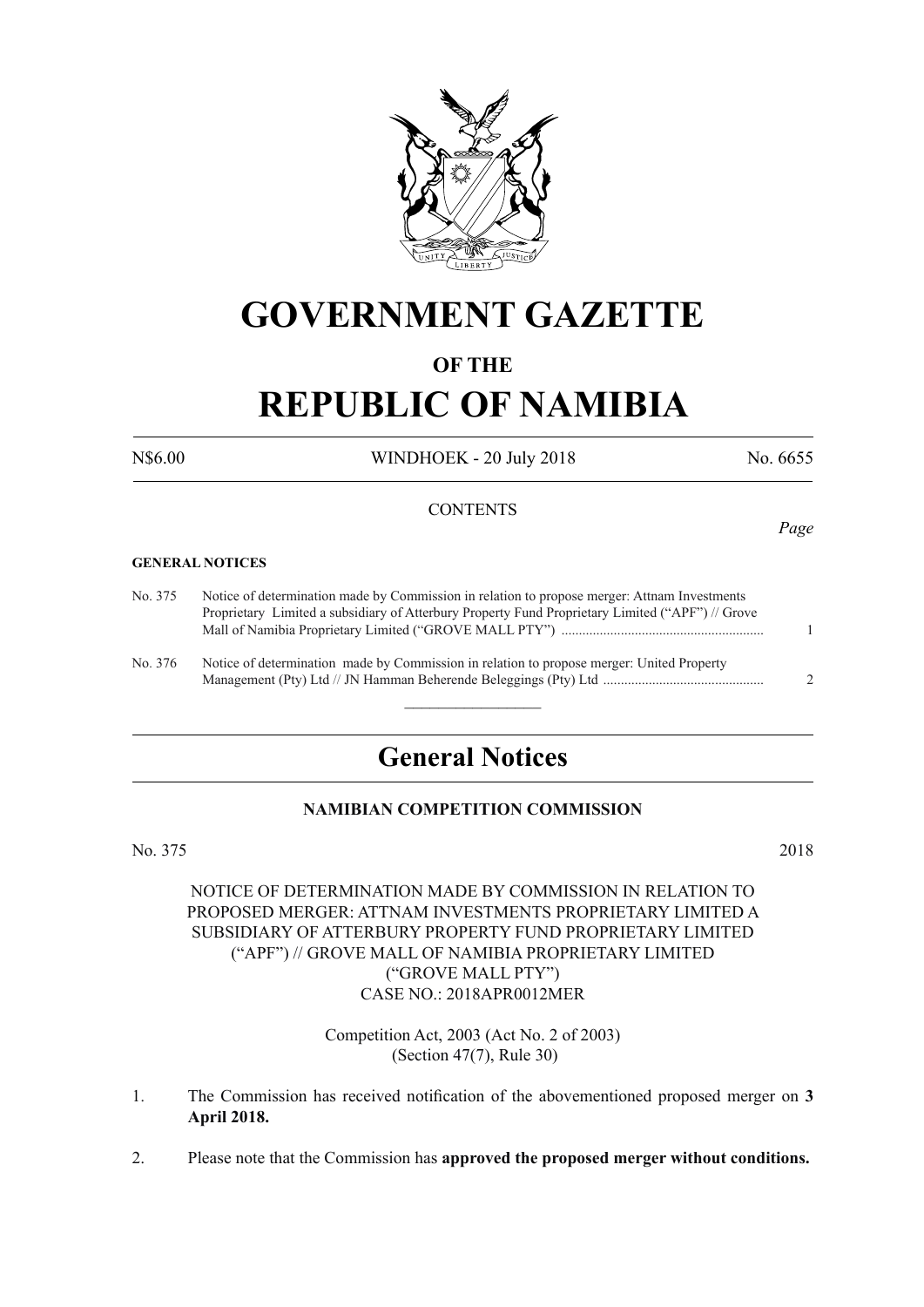- 3. The Commission's decision is based on grounds that the proposed transaction is not likely to prevent or lessen competition in Namibia, as envisaged by section 47(2) of the Competition Act, 2003.
- 4. Note that the Commission has the authority in terms of section 48(1) of the Act to revoke a decision approving the implementation of a proposed merger if-
	- *(a) the decision was based on materially incorrect or misleading information for which a party to the merger is responsible; or*
	- *(b) any condition attached to the approval of the merger that is material to the implementation is not complied with.*

#### **G. Shilongo Chairperson Namibian Competition Commission**

#### **NAMIBIAN COMPETITION COMMISSION**

 $\overline{\phantom{a}}$  , where  $\overline{\phantom{a}}$ 

#### No. 376 2018

#### NOTICE OF DETERMINATION MADE BY COMMISSION IN RELATION TO PROPOSED MERGER: UNITED PROPERTY MANAGEMENT (PTY) LTD // JN HAMMAN BEHERENDE BELEGGINGS (PTY) LTD CASE NO.: 2017DEC0088MER

Competition Act, 2003 (Act No. 2 of 2003) (Section 47(7), Rule 30)

- 1. The Commission has received notification of the abovementioned proposed merger on **19 December 2017.**
- 2. Based on the Commission's investigation the proposed transaction will result in the merged undertaking acquiring' a dominant position in *the market for hotel accommodation with star grading 3 to 5* as envisaged by section 47(2) of the Competition Act, 2003.The Commission found that the merged entity is likely to abuse its dominance.
- 3. In order to prevent potential anticompetitive effects in the market and to protect employment the Commission **approves the proposed merger subject to the following conditions:**
	- *1. There shall be no retrenchment of employees of the merged undertakings below management level as a result of the merger for a period of 2 years from the date of the approval of the merger.*
	- *2. For the sake of clarity retrenchments do not include:*
		- *2.1 voluntary separation, resignation and voluntary early retirement ("voluntary separations" ); and*
		- *2.2 retrenchments which are merger specific, but agreed on with the Commission in writing after the approval of the merger ("merger specific retrenchments").*
	- *3. All employees of JN Hamman Beherende Beleggings (Pty) Ltd and its subsidiaries be employed on terms and conditions of employment that are on the whole not less favorable to them than their existing terms and conditions of employment.*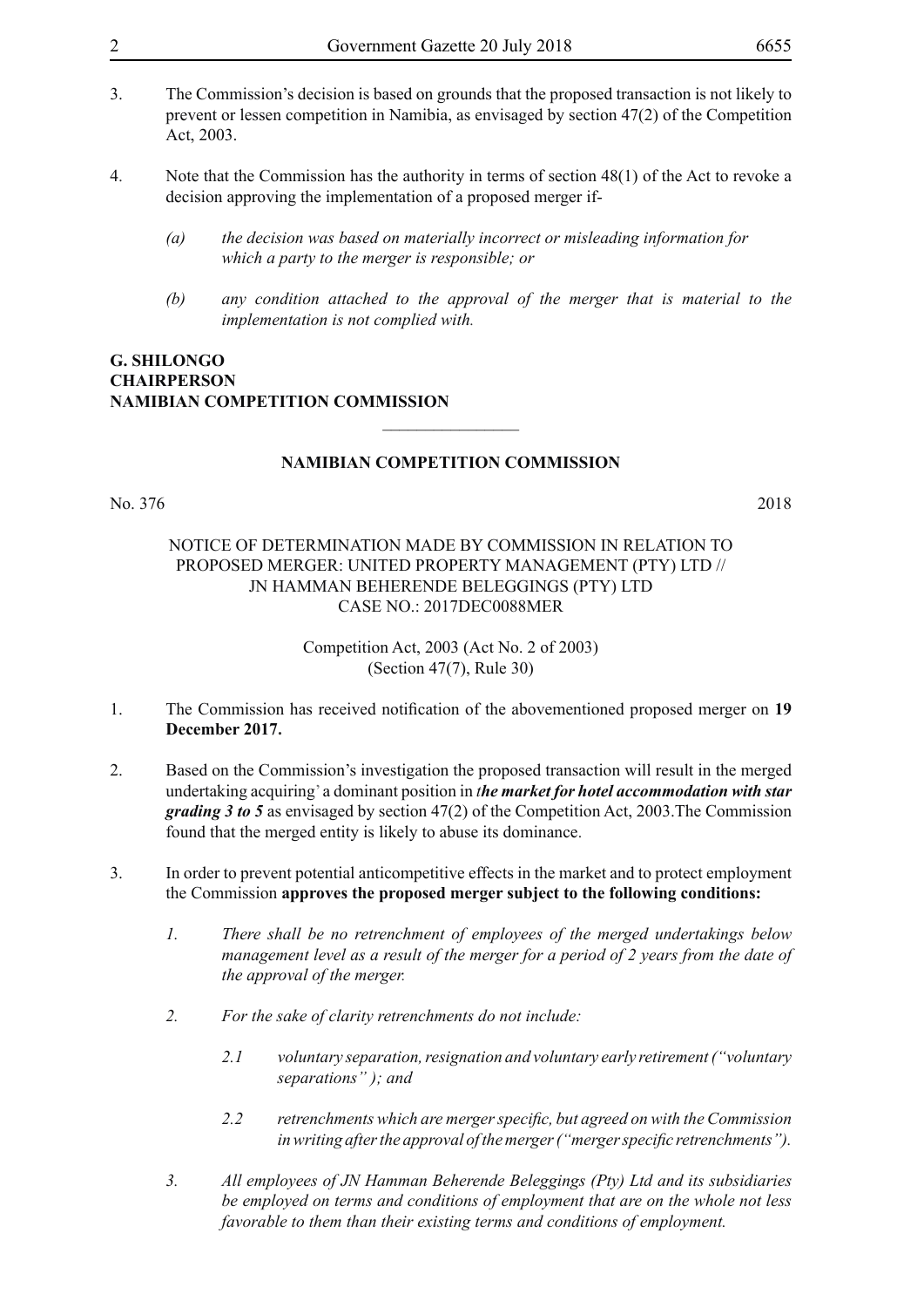- *4. Within 12 months of the implementation of the transaction the acquiring group must enter into a management agreement with an independent Hotel Operator that vests such Hotel Operator with control over the management of Safari Court Hotel;*
- *5. Within 24 months of the implementation of the transaction the Safari Court Hotel shall be operated and managed by an independent hotel operator.*
- 6. *For a period of ten years the merged entity shall ensure that Safari Court Hotel is operated and controlled by an independent hotel operator vested with control over the management of Safari Court Hotel;*
- 7. *Should the merged undertaking change the Hotel Operator at Safari Court, the new management agreement that will be entered into will be subject to condition 4.*
- *8. The obligation in terms of condition 6 above will not in any way effect the notification requirements provided for in the Competition Act for transactions that meet the requirements of the Competition Act for merger notification.*
- *9. The Commission shall be prepared, on good cause shown, to consider an extension of either or both of the periods indicated in 4. and* 5. *above, provided that such request is made in writing, giving detailed reasons for the requested extension/s.*

#### *COMPLIANCE PROCEDURES, MONITORING AND REPORTING OBLIGATIONS*

#### *Merger Specific Retrenchments*

- *10. In the event that the merged undertakings identify any potential merger specific retrenchments, it will request the Commission's agreement to these merger specific retrenchments by way of written correspondence at least one month before these retrenchments are due to be effected. The merged undertakings written correspondence must include, but is not limited to:*
	- *a. a list of employees likely to be affected by the merger specific retrenchments;*
	- *b. the number and categories of employees likely to be affected by the merger specific retrenchments, as well as their job titles;*
	- *c. the reasons for the retrenchments;*
	- *d. a description of the steps taken by the merged undertakings to avoid the merger specific retrenchments; and*
	- *e. the intended date of the merger specific retrenchments.*
- *11. The Commission must within 20 business days of receipt of the correspondence referred to in paragraph 4 above indicate to the merged undertaking whether:*
	- *a. it agrees to these merger specific retrenchments;*
	- *b. does not agree to the merger specific retrenchments; or*
	- *c. it requires further information from the merged undertaking prior to giving its consent.*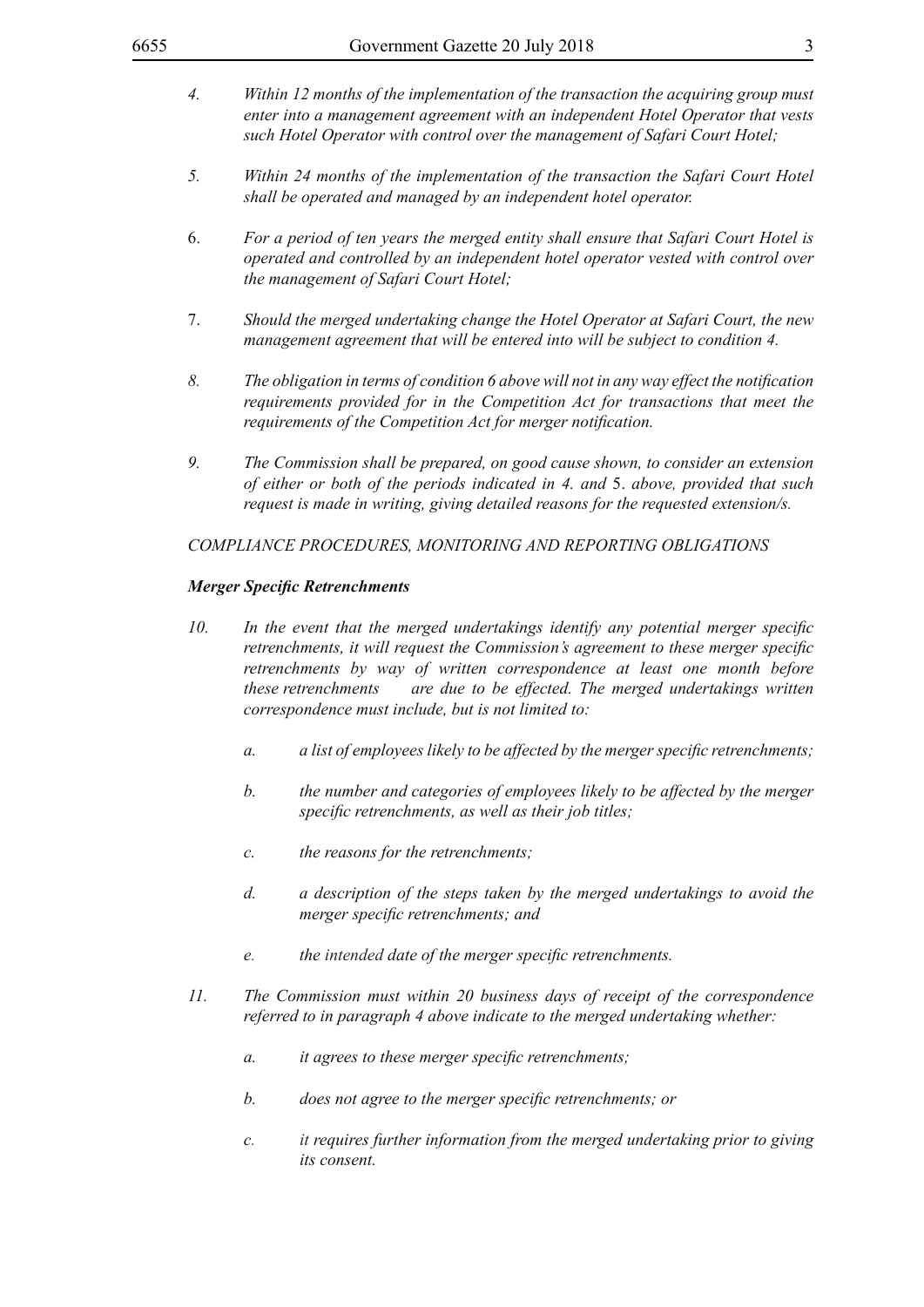- *12. In the event that the Commission requires further information it will, within 20 business days of receiving the aforementioned additional information, indicate in writing to the merged undertaking whether it agrees to or does not agree to these retrenchments.*
- *13. The Commission will not unreasonably withhold its consent to the merger specific retrenchments. In the event that the Commission withholds its consent to the merger specific retrenchments it will provide the merged undertakings with its reasons for withholding its consent in writing.*

#### *Non merger specific retrenchments*

- *14. For the sake of transparency, in the event that the merged undertaking identifies any non-merger specific retrenchments, it will inform the Commission of these potential retrenchments at least one month before these retrenchments are due to be effected. The merged undertakings correspondence must include, but is not limited to:*
	- *a. a list of employees likely to be affected by non-merger specific retrenchments;*
	- *b. the number and categories of employees likely to be affected by the nonmerger specific retrenchments, as well as their job titles;*
	- c. *an explanation of the reasons that give rise to the non-merger specific retrenchments (including changes to operational requirements);*
	- *d. a description of the steps taken by the merged undertakings to avoid the non merger specific retrenchments; and*
	- *e. the intended date of the non-merger specific retrenchments. Reporting obligations*
- *15. In order for the Commission to monitor compliance with the conditions, as set out in paragraph land paragraph 4-9 above, in addition to the correspondence referred to in paragraphs 10 and 14 above, provide the Commission with reports on the following dates:*
	- *a. 31 May 2018, for the status as at the date of the implementation of the transaction (initial report);*
	- *b. Thereafter on a bi-annual basis, starting 1 December 2018;*
- *16. The merger compliance reports must include but is not limited to the following information:*
	- *a. Regarding employment;*
		- *i. a list of all the employees as at the date of the report which includes their full names, positions, job grades and remuneration;*
		- *ii. copies of the existing (pre-proposed transaction) employment contracts for each different job grade and different position indicating the terms and conditions of employment. Where employment contracts are concluded verbally these must be reduced to writing and where the terms and conditions of employment are not contained in the employment contracts, the merged undertaking*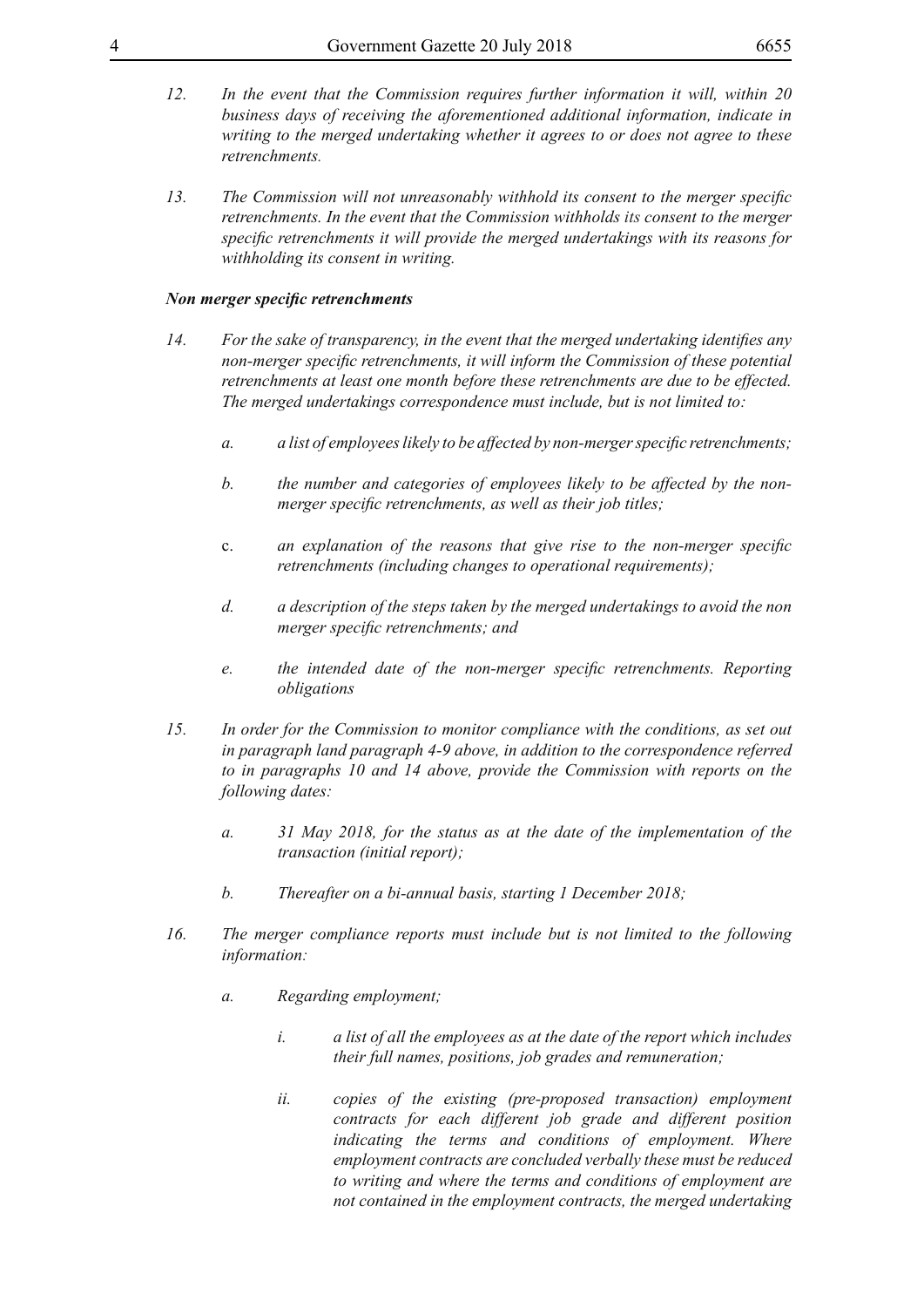*must provide a written statement containing the terms and conditions in respect of each job grade and position (which condition is only relevant for the first report);*

- *iii. copies of the new employment contracts, under which the employees of the target undertaking are employed with the merged undertaking, for each different job grade and different position indicating the terms and conditions of employment. Where employment contracts are concluded verbally, these must be reduced to writing and where the terms and conditions of employment are not contained in the employment contracts, the merged undertaking must provide a written statement containing the terms and conditions in respect of each job grade and position (which condition is only relevant for the first report);*
- *iv. a list of the employees retrenched from the time that the merger was approved or since the period covered by the most recent merger compliance report submitted to the Commission;*
- *v. the reasons for the retrenchments; and*
- *b. Signed copies of every management agreement that the merged undertaking will enter into with the independent hotel operator(s);*
- *c. Any additional information that may be required by the Commission to monitor compliance with the Condition.*

#### *Definitions*

*"Acquiring group" means the total of all the undertakings as defined in rule 27 (1) (a) (b) and (c) as amended;*

*"Commission" means the Namibian Competition Commission;*

*"Competition Act" means Competition Act 2 of 2003;*

*"Merged undertaking" means collectively United Property Management (Pty) Ltd and JN Hamman Beherende Beleggings (Pty) Ltd and any subsidiary of the said entities, subsequent to the merger;*

*"Independent Hotel operator" means a hotel operator that does not form part of the acquiring group as defined by the Competition Act and Rules;*

*"terms and conditions" in relation to employment contracts means any term and/or condition agreed upon between employer and employee relating to, among others, employee duties and responsibilities, work days, working hours, leave days, sick leave, remuneration, benefits such as pension and medical aid schemes or contributions thereto.*

*"Management" means staff responsible for controlling or administering a group of staff or those that perform key functions without the regular supervision by others (i.e. heads of departments for the factory, production, HR, Quality Control, Technical and the like) and key specialised functions, (i.e. engineers and the like).*